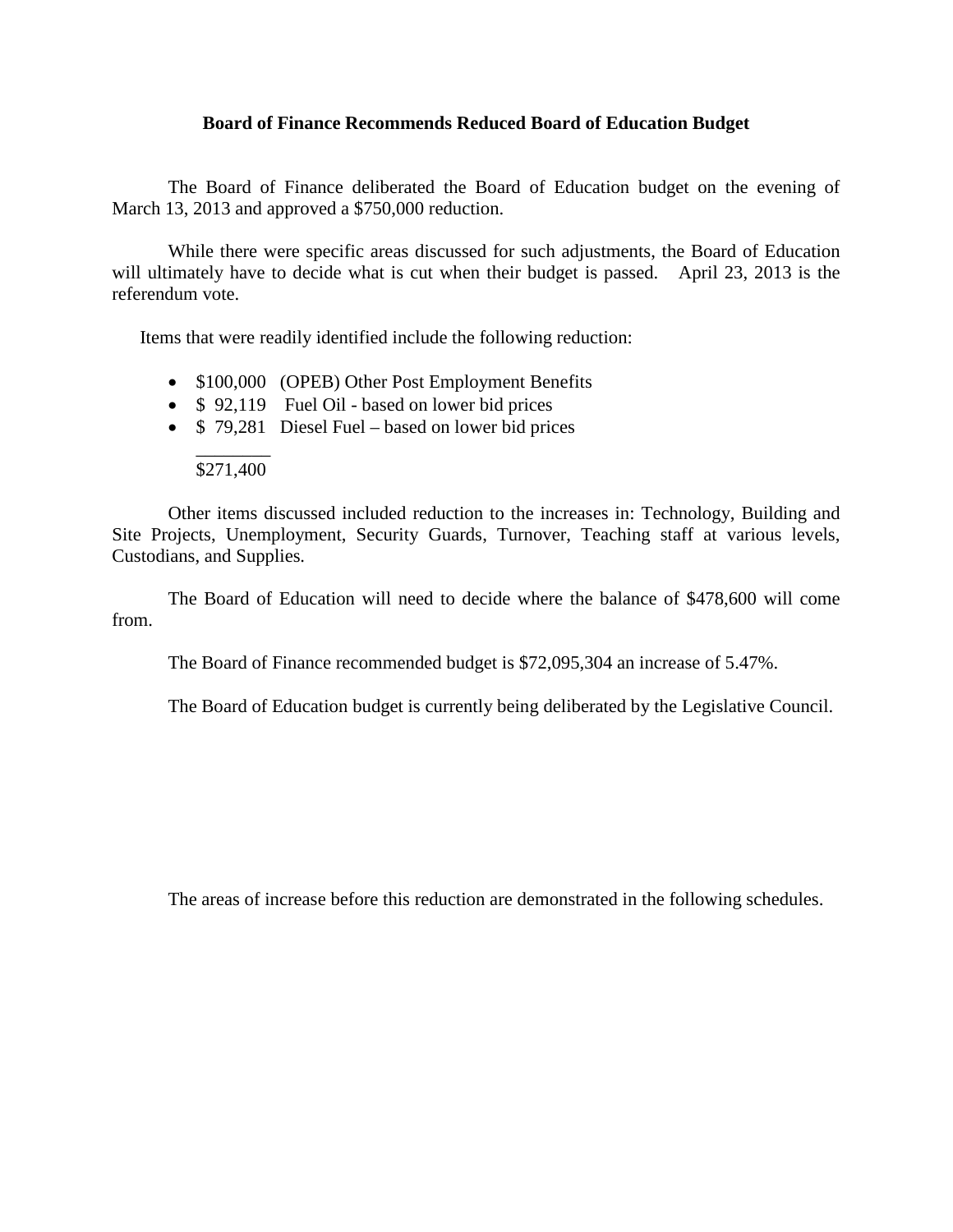# Requested Budget Compared to Current By Major Object (page 38)

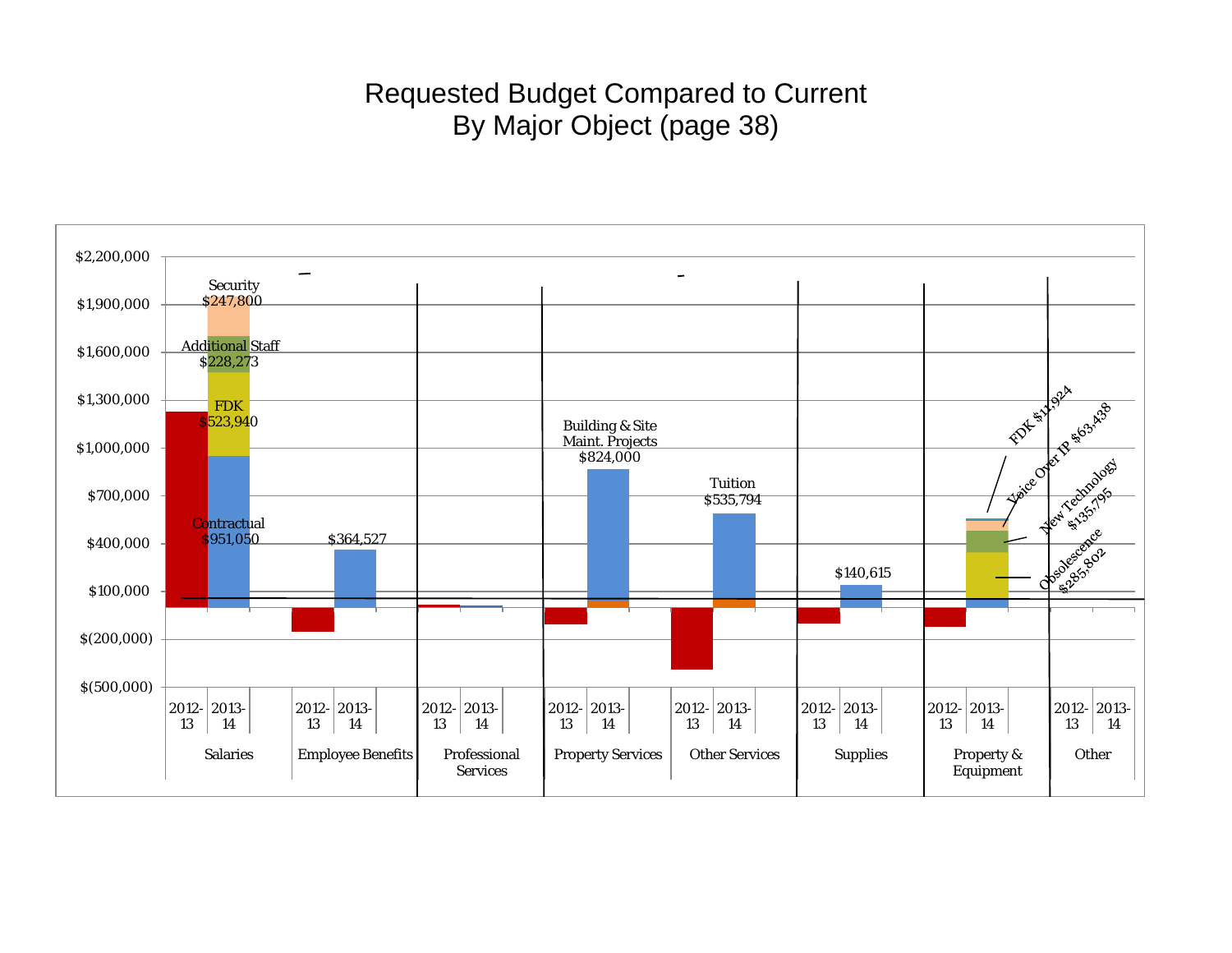# Percent of Budget Increases